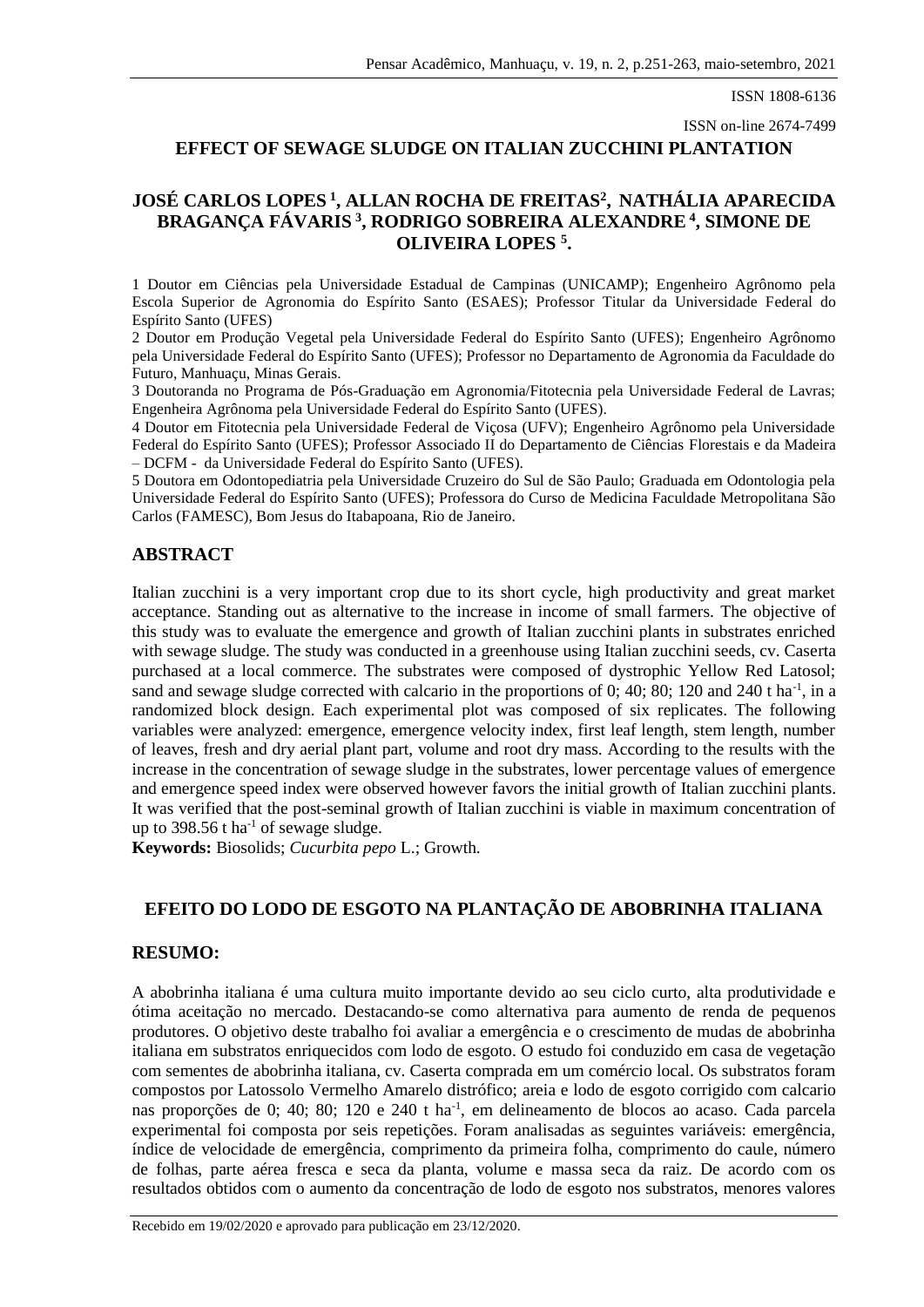percentuais de emergência e índice de velocidade de emergência foram observados, porém favorece o crescimento inicial das abobrinhas italianas. Verificou-se que o crescimento pós-seminal da abobrinha italiana é viável na concentração máxima de até 398,56 t ha<sup>-1</sup> de lodo de esgoto. **Palavras-chave:** Biossólidos; *Cucurbita pepo* L.; Crescimento.

# **1 INTRODUÇÃO**

The *Cucurbitaceae* family, in the plant kingdom, stands out as one of the plant group that presents wide genetic diversity, comprising about 120 genera and more than 800 species (Teppner, 2004), with a worldwide production in 2018 of 27 millions of tons of pumpkins, grown in an area of 2 million hectares (IBGE, 2019).

In this family stands out the the Italian zucchini (*Cucurbita pepo* L.), cv. Caserta, popularly know as clotter zucchini, as a vegetable that has great acceptance in the Brazilian market, being a vegetable of great economic value, whose national production is approximately 228.500 tons, cultivated in more than 100.000 agricultural establishments. The species has develops well in autumn and spring and in mild winters in warmer regions, preferably under temperatures between 18 and 35 ºC, in which it has higher productivity, which is 10 to 20 thousand tons per hectare. Its fruits are harvested immature, when the length is approximately 20 cm and mass between 200 and 250 g (FILGUEIRA, 2013; IBGE, 2019), mostly from small farms and from family labor.

Generally, the smaller fruits are soft tendered and with a softer and sweet flavor in relation to the larger ones, being among the ten most consumed vegetables, with high nutritional value and culinary versatility low caloric density vegetable, fiber source and excellent source of vitamin A. Pumpkin seed has distinct nutritional properties, energy source as a function of carbohydrate, protein and lipidcontent, being an alternative in the supply of nutrients in the diet of vegetarians and vegans (SOUZA et al., 2017; IBGE, 2019). However, in the southeast, it is recommended to plant between August to May (EMBRAPA HORTALIÇAS, 2010). Zucchini is between the ten vegetables with higher economic value, and is cultivated in the North, Northeast and most of the Southeast and Center-West regions of Brazil (CARPES et al., 2008).

To cultivate this species, high agronomic technology is not necessary, which makes it feasible as an alternative to increase financial income in small farms where it is predominantly cultivated. Although the cultivation of zucchini easily adapts to any type of soil, it develops better in arenaceous soils, with pH of 6 to 6.5 and with good drainage (FILGUEIRA, 2013; MAROUELLI et al., 2017).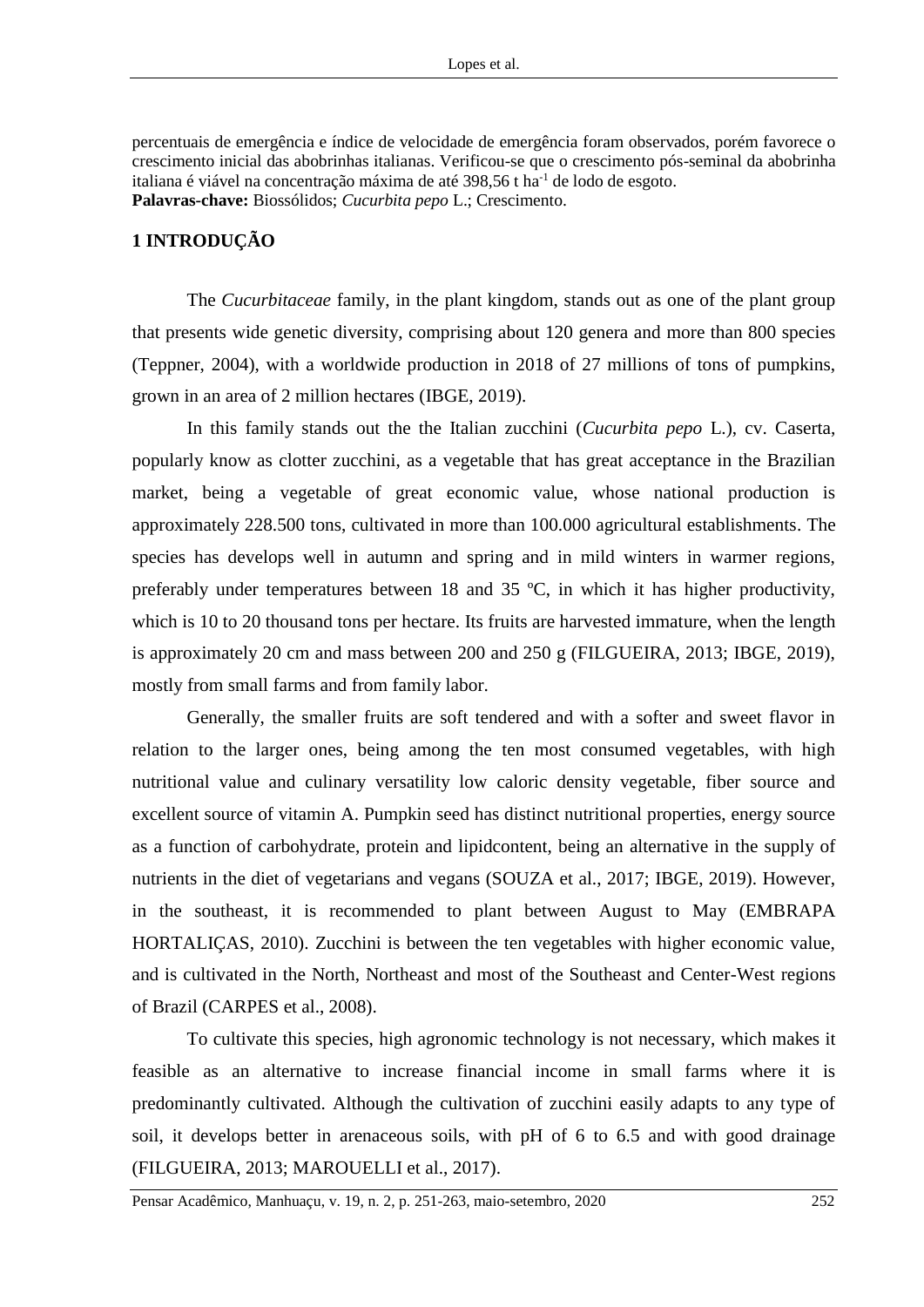Among the main factors for agricultural production, soil fertility stands out. Macro and micronutrients have specific and essential functions in plant metabolism. However, low agricultural production cannot be attributed only to the low levels of nutrients present in the soils, but also the inadequate use of fertilizers, especially those with N and K (MALAVOLTA, 2006; VALDERRAMA et al., 2011). Although phosphate fertilization is necessary, N is one of most required nutrients in crops, and in larger quantities for high yields in order to ensure maximum crop productivity (MALAVOLTA, 2006).

In farms, farmers have been emphasizing agriculture based on the management of materials already existing in rural properties, and for the cultivation of pumpkin, organic inputs such as cattle and poultry manure (ARMOND et al., 2016) are used in their availability. However, other organic wastes of plant and animal origin are used, as well as recycling products, such as biosolids. This alters soil organic matter, influencing their physical and biological properties depending on soil conditions, climate, pH, microorganisms present and cultural practices adopted, whose decomposition results in mineralization of the nutrients and their release to the plants (CARIDE et al., 2012; GROTTO et al., 2013; OLIVEIRA et al., 2014; FREITAS et al., 2015).

Sewage sludge is a solid waste from the treatment of sanitary effluents, which presents diversity in its chemical and biological composition, with variations depending on the stabilization method and the treatments used. The use of these compounds as fertilizers is important because of their composition, diversity of chemical elements and high content of organic matter, which potentiates their use in agriculture (GROTTO et al., 2013; FREITAS et al., 2015).

The objective of this work was to study the growth of Italian zucchini (*Cucurbita pepo L.*) plants grown in substrates enriched with sewage sludge.

## **2 METHOD**

The study was conducted in the Laboratory of Seed Analysis and in a greenhouse on the campus of the Center of Agricultural Sciences of the Federal University of Espírito Santo (CCAE-UFES), located in the municipality of Alegre*-*ES, geographic coordinates 20 ° 45'48 ' 'S and 41 ° 31'57' 'O, with an altitude of 250 meters. The climate of the region is hot and humid in the summer, with dry winter, and with an average annual precipitation of 1,200 mm. The annual average temperature oscillates around 27 °C (INMET, 2017).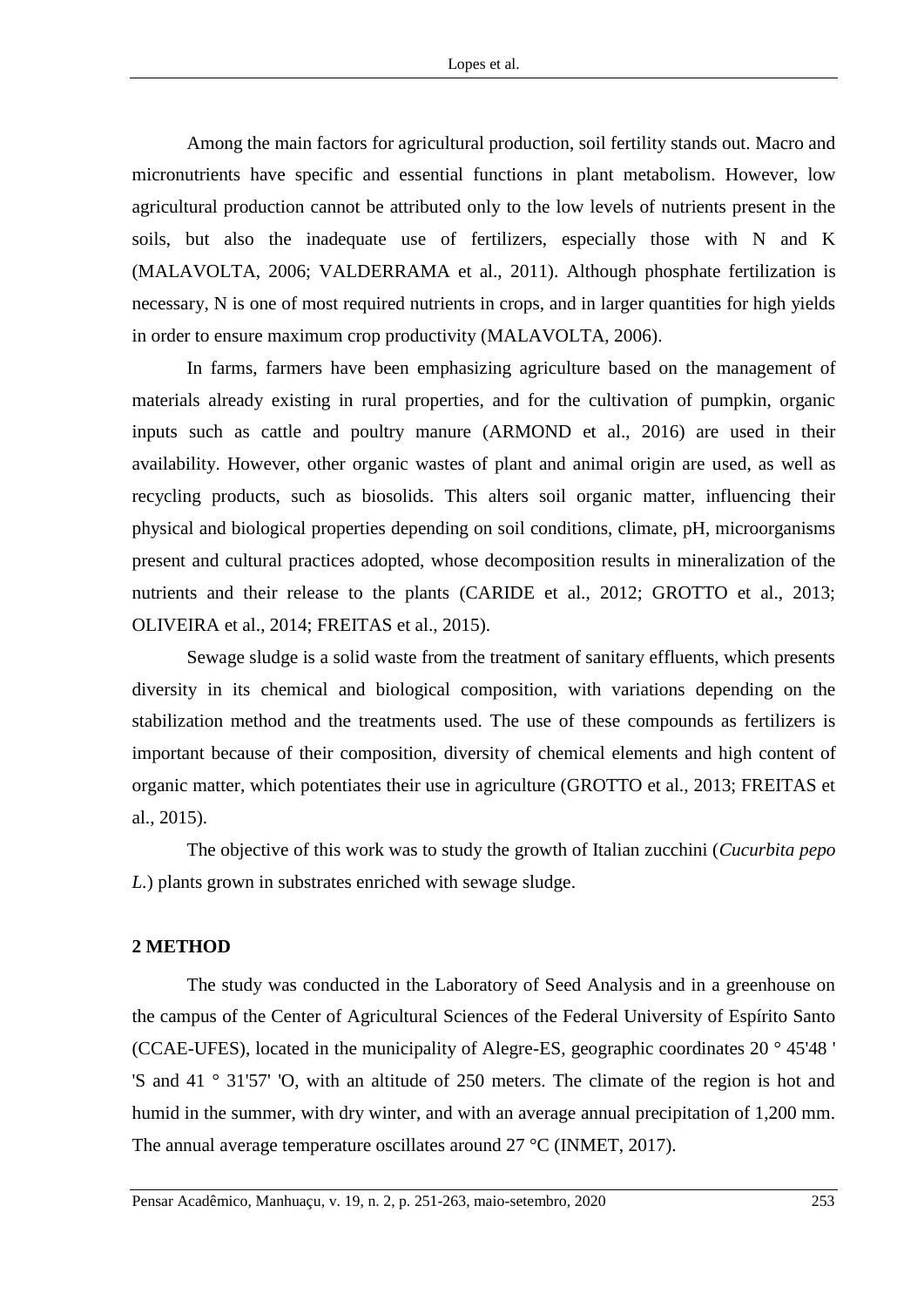Italian zucchini (*Cucurbita pepo L*.) seeds, cv. Caserta used in this work were acquired in local commerce. The soil used was the Dystrophic Yellow Red Latosol, collected in the 15- 60 cm layer, air dried, grounded and passed through a 4 mm sieve to obtain fine air-dried soil. The soil physical and chemical analyzes were done according to Embrapa (1997). The sewage sludge used was from the Sewage Treatment Plant (ETE) of Companhia Espírito Santense de Saneamento (CESAN) of Joana Dark, municipality of Vitória-ES, whose physicochemical and heavy metal analysis had: pH  $(H_2O)$ : 6.32; natural moisture: 98.12%; P: 856.24 mg dm<sup>-3</sup>; Ca: 62756 mg dm<sup>-3</sup>; Mg: 291.6 mg dm<sup>-3</sup>; Cu: 571.5 mg dm<sup>-3</sup>; Cr: 568.7 mg dm<sup>-3</sup>; Zn: 1010.9 mg dm<sup>-3</sup>; Co = 8 mg dm<sup>-3</sup>; Ni = 25 mg dm<sup>-3</sup>; Cd = 3 mg dm<sup>-3</sup>; Pb = 80 mg dm<sup>-3</sup>; Hg = 1.5 mg dm<sup>-3</sup>; Mn = 118 mg dm<sup>-3</sup>; Fe = 34 g dm<sup>-3</sup>.

The treatments were composed of substrates composed of 30% by Dystrophic Yellow Red Latosol, 10% sand, and sewage sludge in proportions of 0; 40; 80; 120 and 240 t ha<sup>-1</sup>, based on the recommendations of Rolas (1994), totaling five substrates, which were sieved in 4-millimeter meshes. They were packed in plastic containers with a capacity of five dm<sup>3</sup> and incubated for 20 days. After the substrate incubation period, sowing was carried out with five seeds per pot at a depth of approximately 20 mm, which were kept in a greenhouse covered with black polyolefin screens with 50% light retention. Plants were thinned 20 days after sowing, remaining the most vigorous in each pot.

Soil moisture during the experiment was maintained around 70% of the field capacity, considering that the plant presents a superficial root system, requiring frequent irrigations (FILGUEIRA, 2013). Field capacity (WC) was determined using Richards Extractor at ten kPa voltage (EMBRAPA, 1997). The experimental units were saturated to determine the irrigation depth and, after 24 hours, weight quantification was performed. The water retained in the vessel after this time interval was determined by weighing, and the weight found was considered as the soil weight in field capacity.

The experiment was a randomized complete block design (RCBD), composed of five treatments and six replicates. The variables analyzed were: emergence (%) - The count of the number of emergence seeds was performed daily until germination was constant, and was characterized by the protrusion of the primary root with a dimension  $\geq 2.0$  mm. The results were expressed as the emergence percentage; emergence speed index (ESI) - Determined along with the germination test by daily registering the number of seeds that presented primary root protrusion equal to or above two millimeters (MAGUIRE, 1962); length of the first leaf (cm); stem length (cm); number of leaves; Volume of leaves (mL plant<sup>-1</sup>) -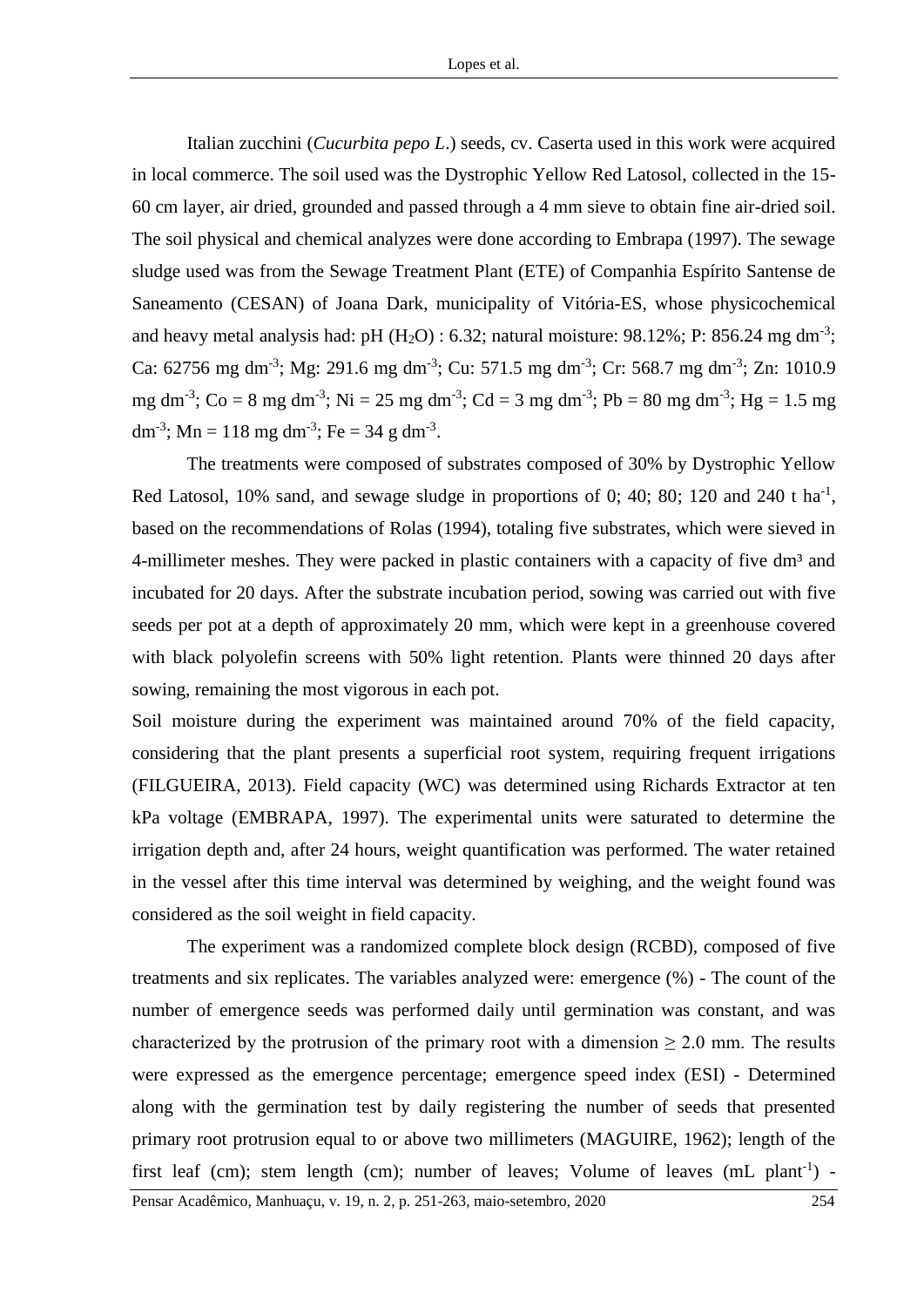Determined using the test tube method and fresh and dry aerial plant part (g). Fresh and dry matter of seedlings - Determined at 90 days after sowing with an analytical balance (0.0001 g). After the obtainment of the dry matter, the seedlings were stored in kraft paper bags and kept in a forced-air oven at 70 ºC, until reaching constant weight (72 hours). The results were expressed as mg seedling<sup>-1</sup>.

The data referring to the analyzed characteristics were transformed: emergence  $Y =$ [arc sine  $(x/100)$  1/2] and the others, by  $[(x + 0.5)$  1/2], observing the assumptions of the normality test, homogeneity of variance, and regression analysis for the quantitative data. The software R (R Development Core Team 2019) was used to analyze the data.1

#### **3 RESULTS**

In all the variables analyzed, the influence of sewage sludge was observed. With increasing concentration of sewage sludge in substrates, lower percentages values and emergence rate were observed (Figures 1A and 1B).



**Figure 1.** Emergence (A), emergence speed index (B), first leaf length (C), stem length (D), number of leaves (E) of Italian zucchini (*Cucurbita pepo* L.) as a function of the concentrations of sludge of sewage.

Pensar Acadêmico, Manhuaçu, v. 19, n. 2, p. 251-263, maio-setembro, 2020 255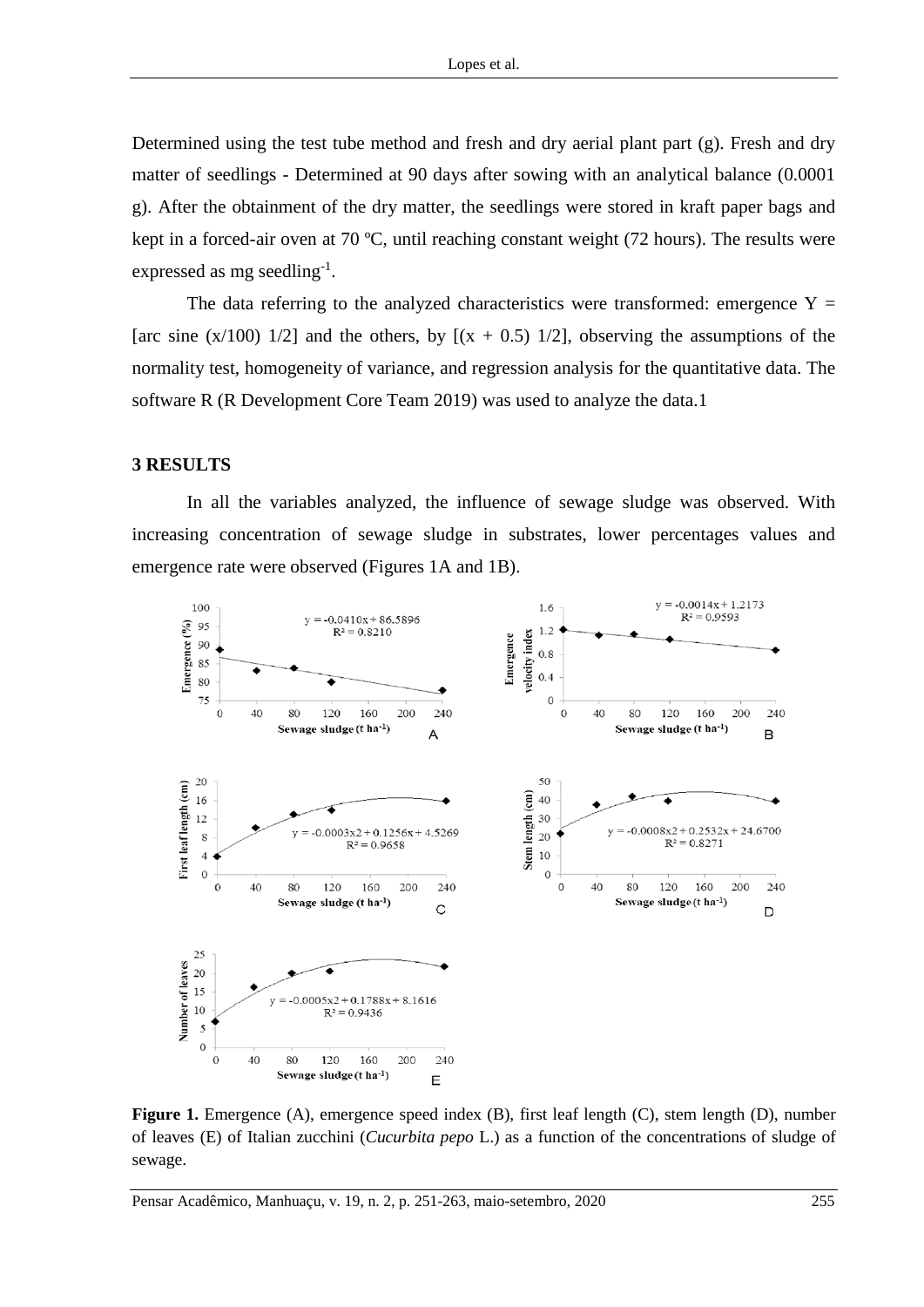From the regression analysis, the highest averages for the length of the first leaf and stem length in Italian zucchini were observed in the concentrations of  $452.04$  t ha<sup>-1</sup> and  $394.64$  t ha<sup>-1</sup> <sup>1</sup>, respectively (Figure 1 C and 1 D) and for the leaf number in the concentration of 398, 56 t ha<sup>-1</sup> of sewage sludge (Figure 1 E). Therefore, the availability of essential elements for the plant led to greater growth.

The highest averages of fresh and dry aerial plant part were observed in the concentrations of  $240$  t ha<sup>-1</sup>, as well as the highest mean root volume and root dry mass (Figure 2).



**Figure 2.** Fresh mass of aerial part (A), dry mass of aerial part (B), root volume (C), dry mass of root (D) of Italian zucchini (*Cucurbita pepo* L.) as a function of concentrations of sewage sludge.

The production data were not analyzed due to the prolonged period of high temperature in the environment, which resulted in flower abortion. The climatic conditions during the experiment are shown in Figure 3, and presented average temperature between 30 and 35 °C with a minimum of 19  $^{\circ}$ C and a maximum of up to 43  $^{\circ}$ C, with extremely low rainfall for the crop, although they were watered twice a day (8:00 a.m. and 5:00 p.m.).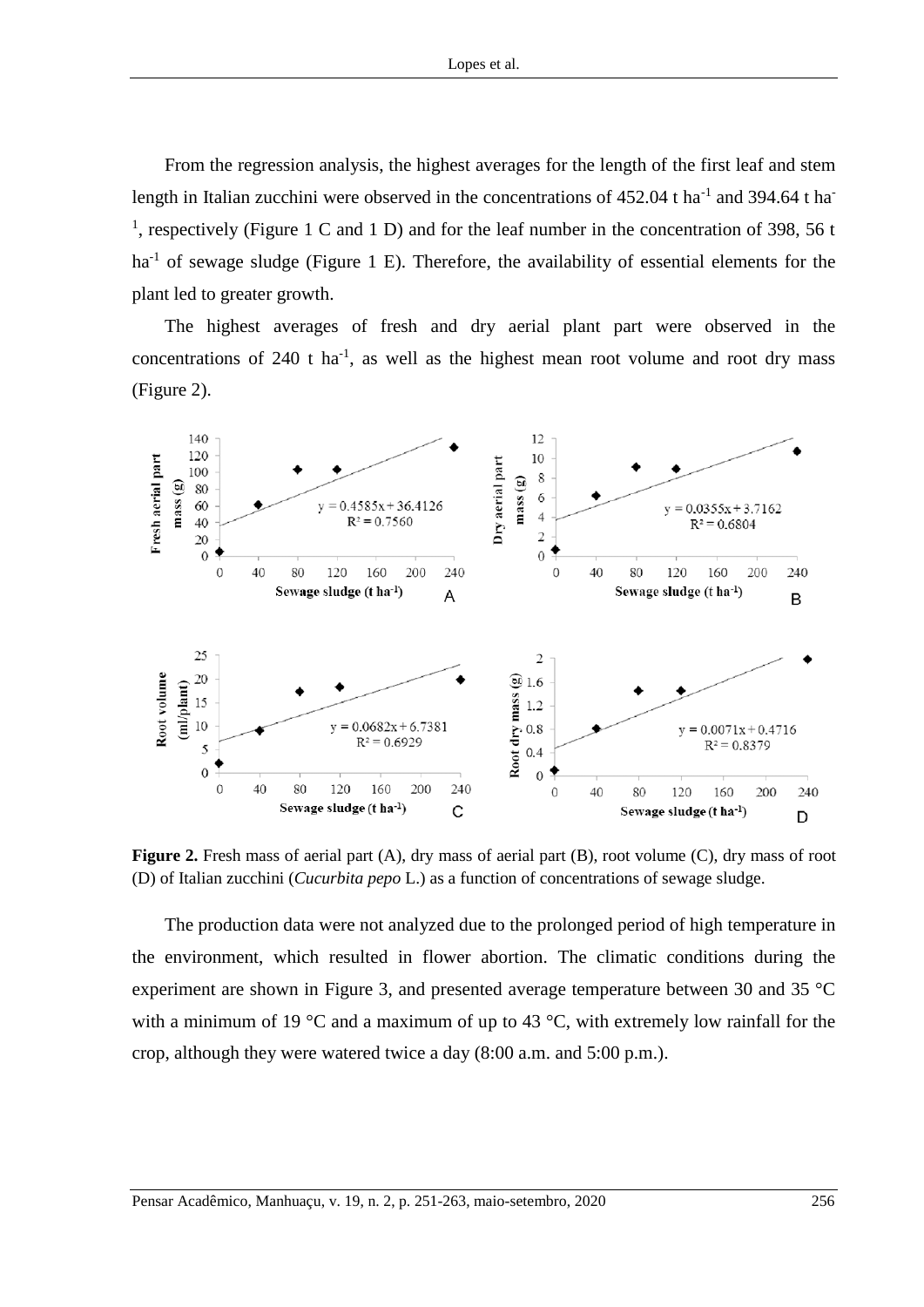

Figure 3. Maximum, minimum and average temperature (°C) and monthly rainfall (mm) in the greenhouse during the conduction of the experiment in CCAE-UFES, Alegre-ES, 2017.

### **4 DISCUSSION**

With increasing concentration of sewage sludge in substrates, lower percentages values and emergence rate were observed. These results corroborate with those obtained by Freitas et al. (2015), when evaluating the emergence and growth of sweet passion fruit seedlings due to sewage sludge and light, verified that the treatments containing only sewage sludge presented lower averages of emergence and emergence speed index in relation to the control. A possible explanation for this plant behavior is their association with nutritional disorders due to the inadequate supply of elements, as verified by yellowing and shading of the seedlings and according to Taiz et al. (2017), these disorders are related to the roles developed by the element in the normal operation of the plant. Similarly, Rieling et al. (2014) observed a decrease in the germination percentage for the treatment composed of 100% of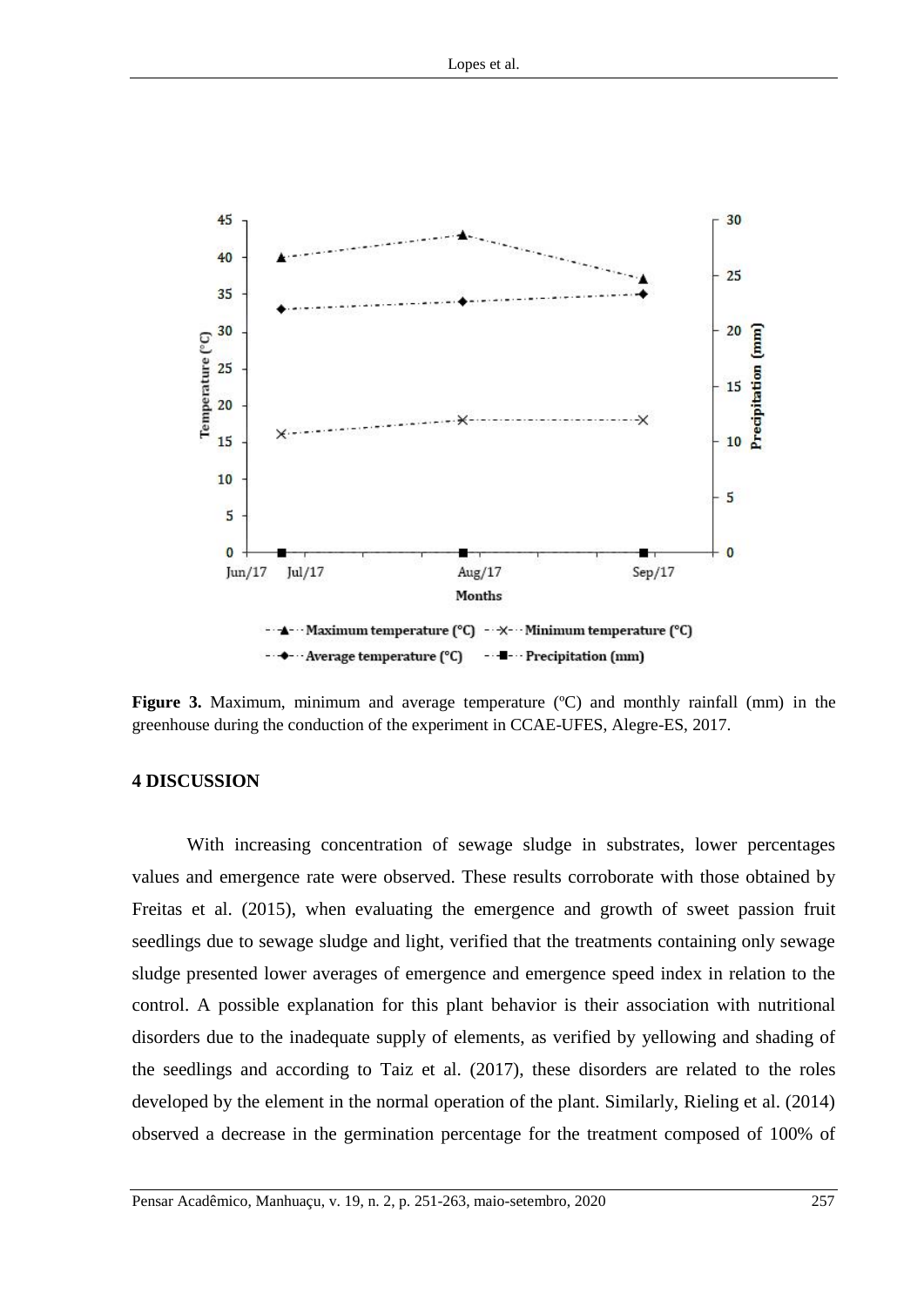sewage sludge, in relation to the treatment composed of 50% of sludge and 50% of soil for *Schinus terebinthifoliu* Raddi.

Sewage sludge has shown to provide important macro and micronutrients for the plant, such as nitrogen, phosphorus and potassium, providing increases in the physical, chemical and biological properties of the soil (PINTO et al., 2014; FREITAS et al., 2015). The presence and level of N in plants are fundamental in the metabolic processes and influence the absorption and distribution of other nutrients. There is a high concentration of nitrogen in biosolids and cucurbitaceous, its increase increases leaf area, and consequently in the production of photoassimilates and fruit production (QUEIROGA et al., 2007). The authors verified the influence of N supply on the productive characteristics of hybrid pumpkin crop and number of fruits.

K is important in the regulation of osmotic potential, controlling the opening and closing of stomata, and the activation of enzymes involved in photosynthesis and respiration, while P is involved in metabolic processes such as cell division and expansion, respiration and photosynthesis (MALAVOLTA, 2006). Guard cell turgor pressure is a key parameter regulating stomatal control, and this in turn is mediated by ionic fluxes across the cell membranes through K<sup>+</sup> and anion channels (GARCIA-MATA et al., 2003).

Evaluating the initial growth and quality of Jatropha seedlings fertilized with domestic and industrial sewage sludge, Boechat et al. (2014) observed at thedoses of 6.1 and 9.2 mg of domestic sewage sludge ha<sup>-1</sup>, equivalent to 200 and 300 kg of total N ha<sup>-1</sup>, the highest values for stem length; while for the number of leaves, the highest values were observed at the dose of 6.1 mg ha<sup>-1</sup>, equivalent to 200 kg of total N ha<sup>-1</sup>. According to Pôrto et al. (2012), the appropriate dose of N is according to the desired productivity, cultivar, management techniques, source and edaphoclimatic conditions. in the production of pumpkin seedlings, fertilizations with N , there was a linear increase in the accumulation of fresh and dry aerial plant part, height and number of leaves, with the use of doses of nitrogen (COSTA et al., 2017; MAROUELLI et al., 2017). Similarly, the nitrogen function was highlighted in the production components, both for fruit numbers and for productivity of the *Menina Brasileira* zucchini, with a linear increase, up to the dose of  $200 \text{ kg}$  ha<sup>-1</sup> (AZAMBUJA et al., 2015).

The increase of biomass in the plant parts (Figure 2) is indicative of the beneficial effects, by the availability of nutrients to the plants, with the adjustment of the adequate doses of sewage sludge, mainly because the nutrients play an important role in the vegetal metabolism and in the aid of the synthesis and accumulation of carbohydrate (TAIZ et al., 2017). In the

Pensar Acadêmico, Manhuaçu, v. 19, n. 2, p. 251-263, maio-setembro, 2020 258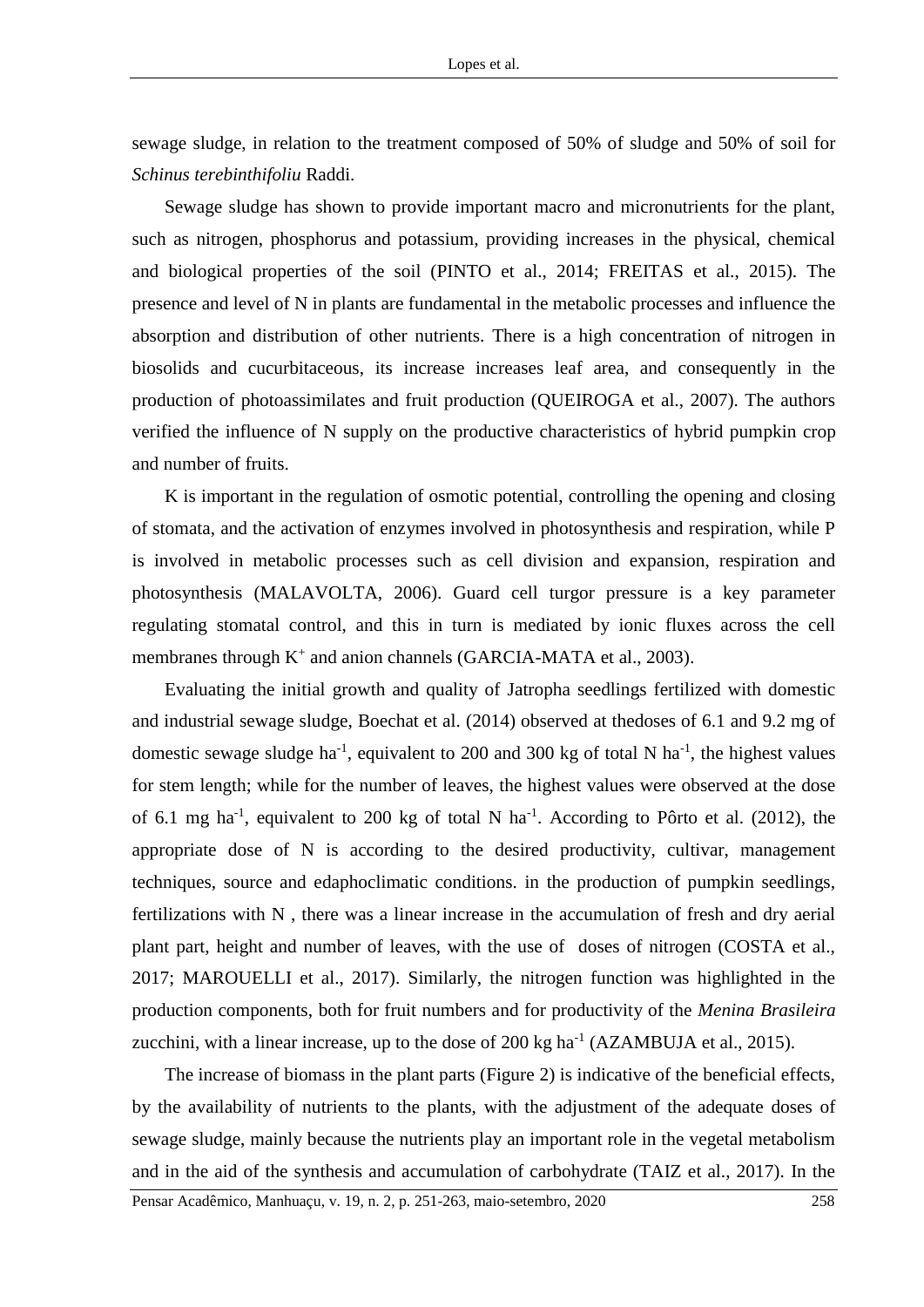hybrid pumpkin in N, followed by K was the most absorbed nutrients (ANDREAN et al., 2017; COSTA et al., 2017). Results that corroborate with observations by Ramos et al. (2010) in pumpkin culture. However, considering the phosphorous, its deficiency in zucchini determines low vegetative development, with older leaves exhibiting a yellowish coloration, and with little brightness, thus reducing productivity (FAQUIN; ANDRADE, 2004).

Research has shown that soils treated with sewage sludge provide an increase in dry mass production, as verified by Freitas et al. (2015), in the growth of *Passiflora alata* Curtis seedlings in soils enriched with sewage sludge, in which there was increase in the fresh and dry masses of the root, as well as fresh and dry aerial plant part. These results corroborate with those of Trigueiro and Guerrini (2014), who observed greater growth of the root system in treatments composed of 70 and 80% of sewage sludge.

According to Caldeira et al. (2013), the sewage sludge improved the chemical properties of the substrate, resulting in increased substrate fertility due to the amount of phosphorus, potassium, and calcium provided by adding sewage sludge to the substrate. Sewage sludge is an important source of nutrients, which improves soil fertility, elevates the soil organic matter content and contributes to improve the soil physical attributes (COSTA et al., 2014). However, the maximum amounts of inorganic and organic substances present in the sewage sludge, in which the criteria and procedures for its proper use are indicated, based on the elevation of pH, accumulation of heavy metals in the soil and the amount of available nitrogen are determined by Conama (BRASIL, 2006).

Considering heavy metals, according to Conama's resolution (2006), all the heavy metals present in the sewage sludge used in this work were below the maximum limits allowed by Brazilian legislation, being suitable touse this substrate in agriculture.

The most recommended period for Italian zucchini cultivation is in the autumn and spring, and can be done in mild winters in locations with temperatures of 18 to 35  $^{\circ}$ C, considering that very high temperatures can hinder pollination and fertilization, and consequently the fruit development, therefore decreasing productivity (EMBRAPA HORTALIÇAS, 2010; FILGUEIRA, 2013). Considering that the temperatures were very high in the experimental period (Figure 3), the plants were analyzed, disregarding the production. However, for the Southeast region, it is recommended that planting should be done from August to May, and the ideal temperature is between 15 and 25 ºC (EMBRAPA HORTALIÇAS, 2010). The temperature above 39 °C causes abortion of the flowers and inhibits the production of Italian zucchini fruits.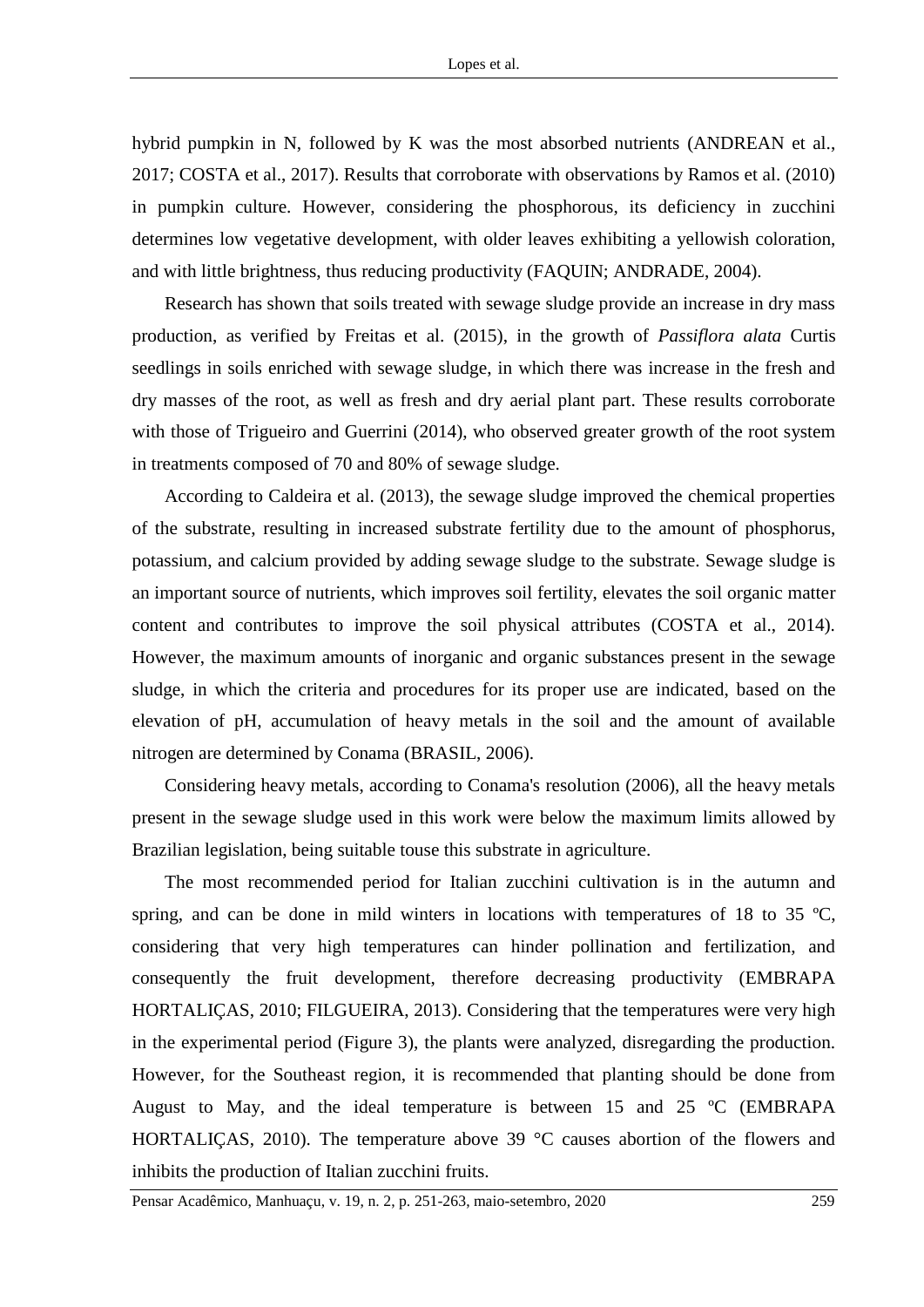The sewage sludge adversely affects the emergence and favors the initial growth of Italian zucchini seedlings and the sewage sludge dosages of  $240$  t ha<sup>-1</sup> and  $398.56$  t ha<sup>-1</sup> are the most responsive for the post-seminal growth of Italian zucchini seedlings.

#### **5 ACKNOWLEDGMENTS**

The authors thank the Federal University of Espírito Santo (UFES) for providing facilities and equipment available for research; the Coordination for the Improvement of Higher Education Personnel (CAPES); the National Council for Scientific and Technological Development (CNPq) for financial support and research productivity grants to the first and fourth authors and PIBIC to the second author, respectively; to the Foundation for Research and Innovation Support of Espírito Santo (FAPES), for the granting research fee to the first author (FAPES Notice No. 19/2018 - Research Rate - FAPES Process Nº. 82195510).

### **6 REFERENCES**

ANDREAN, A.F.B.A.; SALIM. C.L.; HACHMANN, T.L.; REZENDE, R.; COSTA, A.R. Nitrogen and potassium fertirrigation on yield characteristics of Italian Zucchini in protected cultivation. **African Journal of Agricultural Research**, v.12, p.200-207, 2017.

ARMOND, C.; OLIVEIRA, V. C.; GONZALEZ, S. D. P.; OLIVEIRA, F. E. R.; SILVA, R. M.; LEAL, T. T. B.; REIS, A. S.; SILVA. F. Initial development of Italian Zucchini plants cultivated with worm humus**. Horticultura Brasileira**, v.34, n.3, p.439-442, 2016.

AZAMBUJA, L. O.; BENETT, C. G. S.; BENETT, K. S. S.; COSTA. E. Produtividade da abobrinha 'Caserta' em função do nitrogênio e gel hidrorretentor. **Científica,** v.43, n.4, p.353- 358, 2015.

BOECHAT, C. L.; RIBEIRO, M. O.; RIBEIRO, L. O.; SANTOS, J. A. G.; ACCIOLY, A. M. A. Lodos de esgoto doméstico e industrial no crescimento inicial e qualidade de mudas de pinhão-manso. **Bioscience Journal,** v.30, n.3, p.782-791, 2014.

BRASIL. Ministério do Meio Ambiente, Conselho Nacional de Meio Ambiente. **Relatório anual CONAMA 2006**. Disponível em: <http://www.mma.gov.br/port/conama/res/res06/res37506.pdf/>. Acessado em: 29 de janeiro de 2020.

CALDEIRA, M. V.; DELARMELINA, W. M.; PERONI, L.; GONÇALVES, E. O.; SILVA, A. G. Lodo de esgoto e vermiculita na produção de mudas de eucalipto. **Pesquisa Agropecuária Tropical,** v.43, n.2, p.155-163, 2013.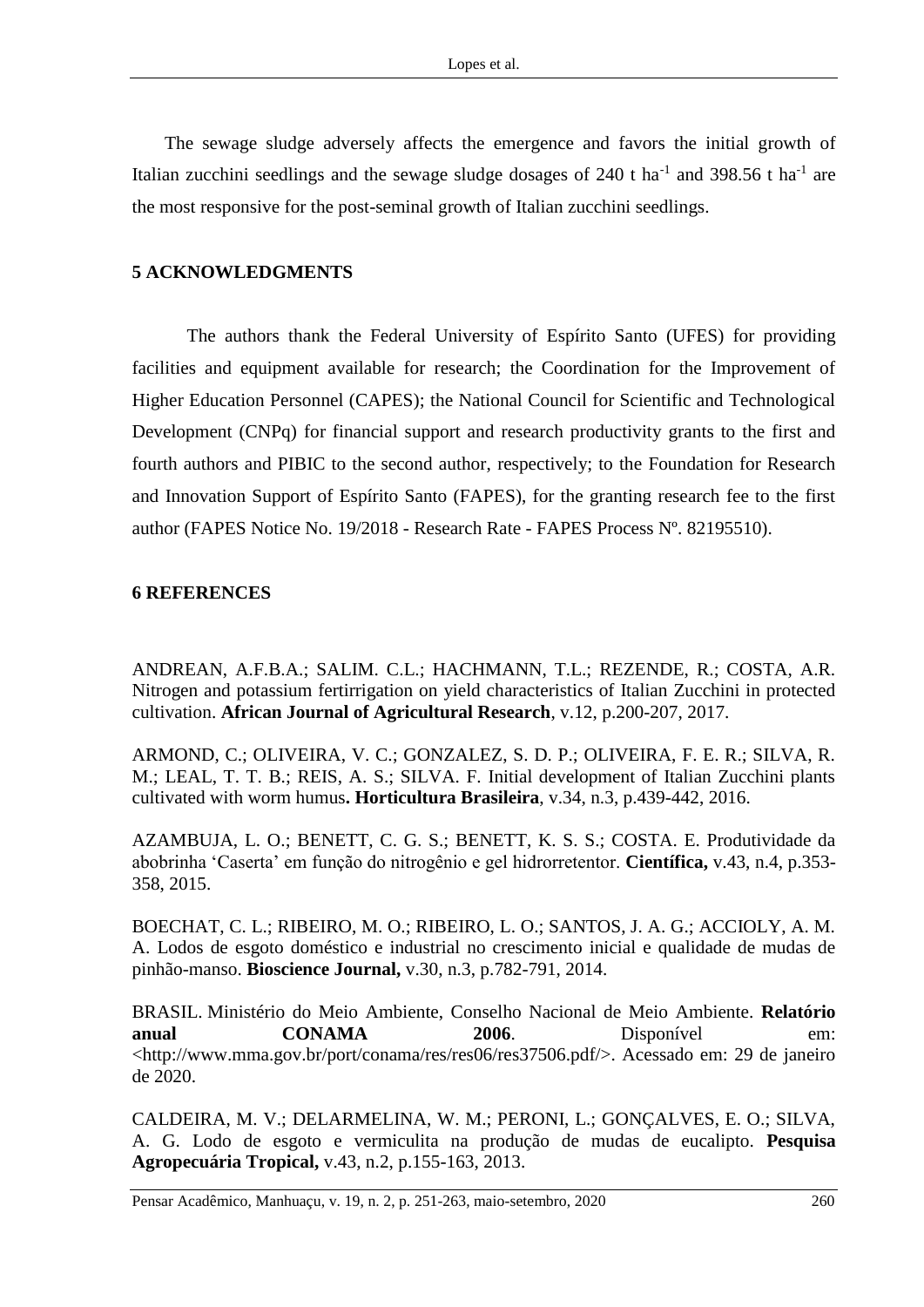CARIDE, C.; PIÑEIRO, G.; PARUELO, J. M. How does agricultural management modify ecosystem services in the argentine Pampas? The effects on soil C dynamics. **Agriculture, Ecosystems and Environment,** v.154, n.1, p.23-33, 2012.

CARPES, R. H.; LÚCIO, A. D.; STORCK, L.; LOPES, S. J.; ZANARDO, B.; PALUDO, A. L. Ausência de frutos colhidos e suas interferências na variabilidade da fitomassa de frutos de abobrinha italiana cultivada em diferentes sistemas de irrigação. **Revista Ceres,** v.55, n.6, p.590-595, 2008.

CONSELHO NACIONAL DO MEIO AMBIENTE - CONAMA. 2006. **Resolução Conama nº 375**. Disponível em:< www.mma.conama.gov.br/conama>. Acesso em 20/02/2019.

COSTA, A. F. B. A.; SALIM, C .L.; HACHMANN, T. L.; REZENDE, R.; COSTA, A. R. Nitrogen and potassium fertirrigation on yield characteristics of Italian Zucchini in protected cultivation*.* **African Journal of Agricultural Research,** v.12, n.3, p.200-207, 2017.

COSTA, V. L.; MARIA, I. C.; CAMARGO, A. O.; GREGO, C. R.; MELO. L. C. A. Distribuição espacial de fósforo em Latossolo tratado com lodo de esgoto e adubação mineral. **Revista Brasileira de Engenharia Agrícola e Ambiental,** v.18, n.3, p.287-293, 2014. EMBRAPA. **Manual de métodos de análise de solo***.* Editora: Rio de Janeiro, Brasil. 1997. 212p.

EMBRAPA HORTALIÇAS, SEBRAE. **Catálogo brasileiro de hortaliças.** Editora: Brasília, Brasil. 2010. 60p.

FAQUIN, V.; ANDRADE, A. T. **Nutrição mineral e diagnose do estado nutricional das hortaliças**. Lavras: UFLA/FAEPE. 2004. 88p.

FILGUEIRA, F. A. R. **Novo manual de olericultura:** agrotecnologia moderna na produção e comercialização de hortaliças**.** Editora: 3. ed. rev. e ampl. Viçosa, MG: UFV, 2013. 421p.

FREITAS, A. R.; LOPES, J. C.; ALEXANDRE, R. S.; VENANCIO, L. P.; ZANOTTI, R. F. Emergência e crescimento de mudas de maracujá doce em função de lodo de esgoto e luz. **Comunicata Scientiae,** v.6, n.2, p.234-240, 2015.

GARCIA-MATA, C.; GAY R.; SOKOLOVSKI, S.; HILLS, A.; LAMATTINA, L.; BLATT, M.R. Nitric oxide regulates K<sup>+</sup> and Cl<sup>−</sup> channels in guard cells through a subset of abscisic acid-evoked signaling pathways. **Proc. Natl. Acad. Sci**. USA. v.100, p.11116–11121, 2003.

GROTTO, D.; CARNEIRO, M. F. H.; SAUER, E.; GARCIA, S. C.; MELO, W. J.; BARBOSA, J. R. F. Evaluation of biochemical and redox parameters in rats fed with corn grown in soil amended with urban sewage sludge. **Ecotoxicology and Environmental Safety,** v.95, p.188-194, 2013.

IBGE - Instituto Brasileiro de Geografia e Estatística. **Número de estabelecimentos agropecuários e Quantidade produzida, por produtos da horticultura - resultados preliminares 2018.** Disponível em: < https://www.ibge.gov.br/estatisticas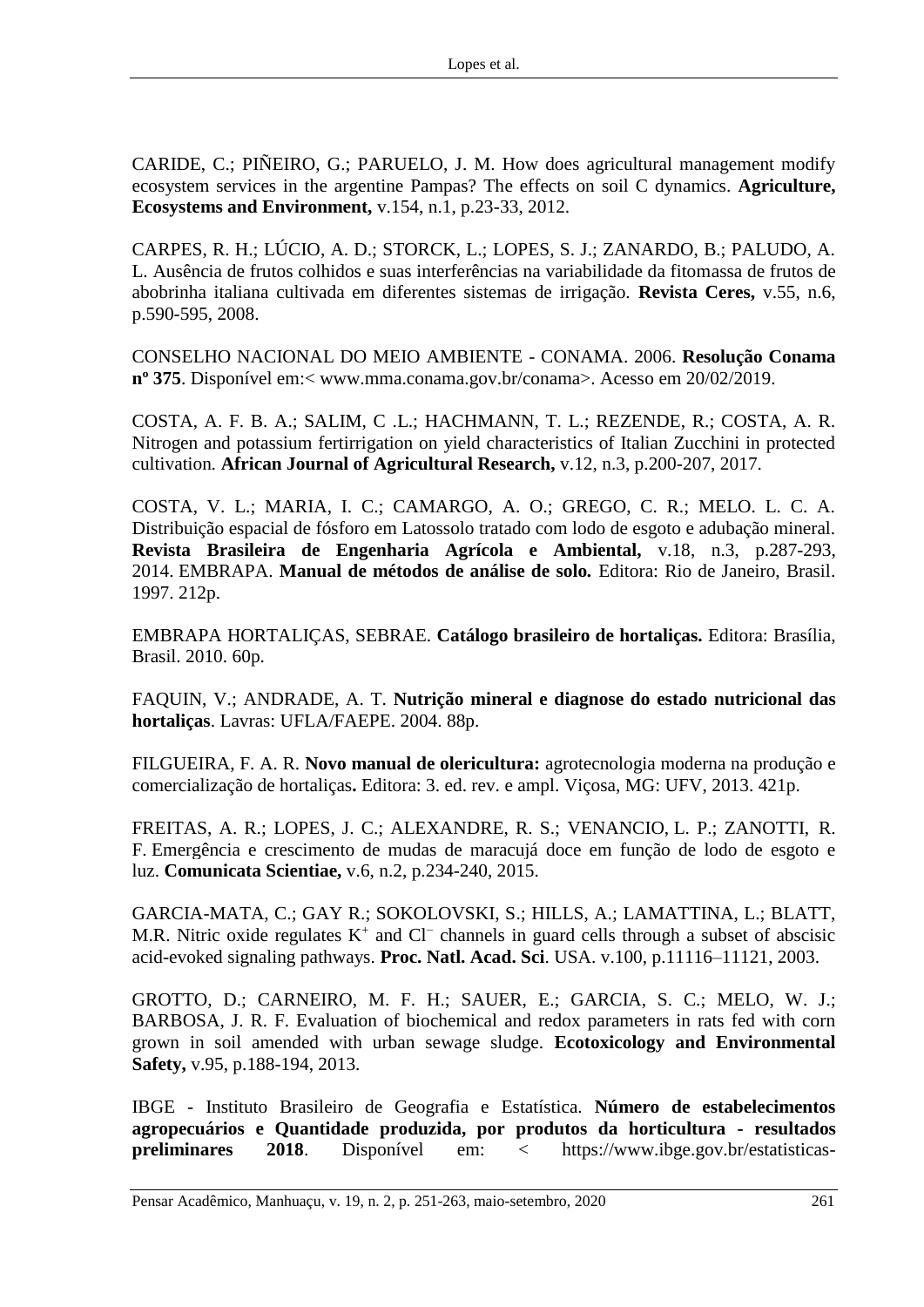novoportal/economicas/agricultura-e-pecuaria/21814- 2017-censoagropecuario.html?=&t=resultados >. Acesso em: 15 de dezembro de 2020. IBGE. Instituto Brasileiro de Geografia e Estatística. 2019. **Estatísticas**. Disponível em: <http://www.ibge.gov.br>. Acesso em: 14 de janeiro de 2019.

INMET. Instituto Nacional de Meteorologia. Ministério da Agricultura, Pecuária e Abastecimento. **Relatório metereológico 2017**. Disponível: <http://www.inmet.gov.br/portal/>. Acessado em: 18 de dezembro de 2020. MAGUIRE, J. D. Speeds of germination-aid selection and evaluation for seedling emergence and vigor. **Crop Science,** v.2, n.2, p.176-177, 1962.

MAROUELLI, W. A.; AMARO, G. B.; BRAGA, M. B. Resposta da abóbora híbrida tipo Tetsukabuto a lâminas de água e doses de nitrogênio. **Horticultura Brasileira,** v.35, n.3, p.1- 7, 2017.

MALAVOLTA, E. **Manual de nutrição mineral de plantas**. Editora: Ceres, Brasil. 2006. 638p.

OLIVEIRA, A. P.; SILVA, P. O. R.; BANDEIRA, N. V.; SILVA, D. F.; SILVA, J. A.; PINHEIRO, S. M. G. Rendimento de maxixe em solo arenoso em função de doses de esterco bovino e biofertilizante. **Revista Brasileira de Engenharia Agrícola e Ambiental,** v.18, n.11, p.1130-1135, 2014.

PINTO, M. A.; FABBRIS, B.; BASSO, C. C. J.; SANTI, A. L.; GIROTTO, E. Aplicação de dejeto líquido de suínos e manejo do solo na sucessão aveia/milho. **Pesquisa Agropecuária Tropical,** v.44, n.2, p.205-212, 2014.

PÔRTO, M. L.; PUIATTI, M.; FONTES, P. C. R.; CECON, P. R.; ALVES, J. C.; ARRUDA, J. A. Produtividade e acúmulo de nitrato nos frutos de abobrinha em função da adubação nitrogenada. **Bragantia,** v.71, n.2, p.190-195, 2012.

QUEIROGA, R. C. F.; PUIATTI, M.; FONTES, P. C. R.; CECON, P. R.; FINGER, F. L. Influência de doses de nitrogênio na produtividade e qualidade de melão Cantaloupensissob ambiente protegido. **Horticultura Brasileira**, v. 25, n. 4, p. 550-556, 2007.

RAMOS, S.R.R.; LIMA, N.R.S.; ANJOS, J.L.; CARVALHO, H.W.L.; OLIVEIRA, I.R.; SOBRAL, L.F.; CURADO, F.F. **Aspectos técnicos do cultivo da abóbora na região Nordeste do Brasil**. Embrapa Tabuleiros Costeiros, Boletin 154. 2010. 36p.

R CORE TEAM. R: **A language and environment for statistical computing.** R Foundation for Statistical Computing, Vienna, Austria. 2019.

RIELING, R.; ZAMPAR, C.; NAVARRETE, R. L. P.; SILVA, J. P. Efeito residual do lodo de esgoto na produção de mudas de espécies nativas para reflorestamento. **Revista de Saúde e Biologia,** v.9, n.2, p.31-39, 2014.

ROLAS. **Recomendações de adubações e de calagem para os estados do Rio Grande do Sul e Santa Catarina.** Passo Fundo: SBCS- Núcleo Regional Sul, 1994. 224p.